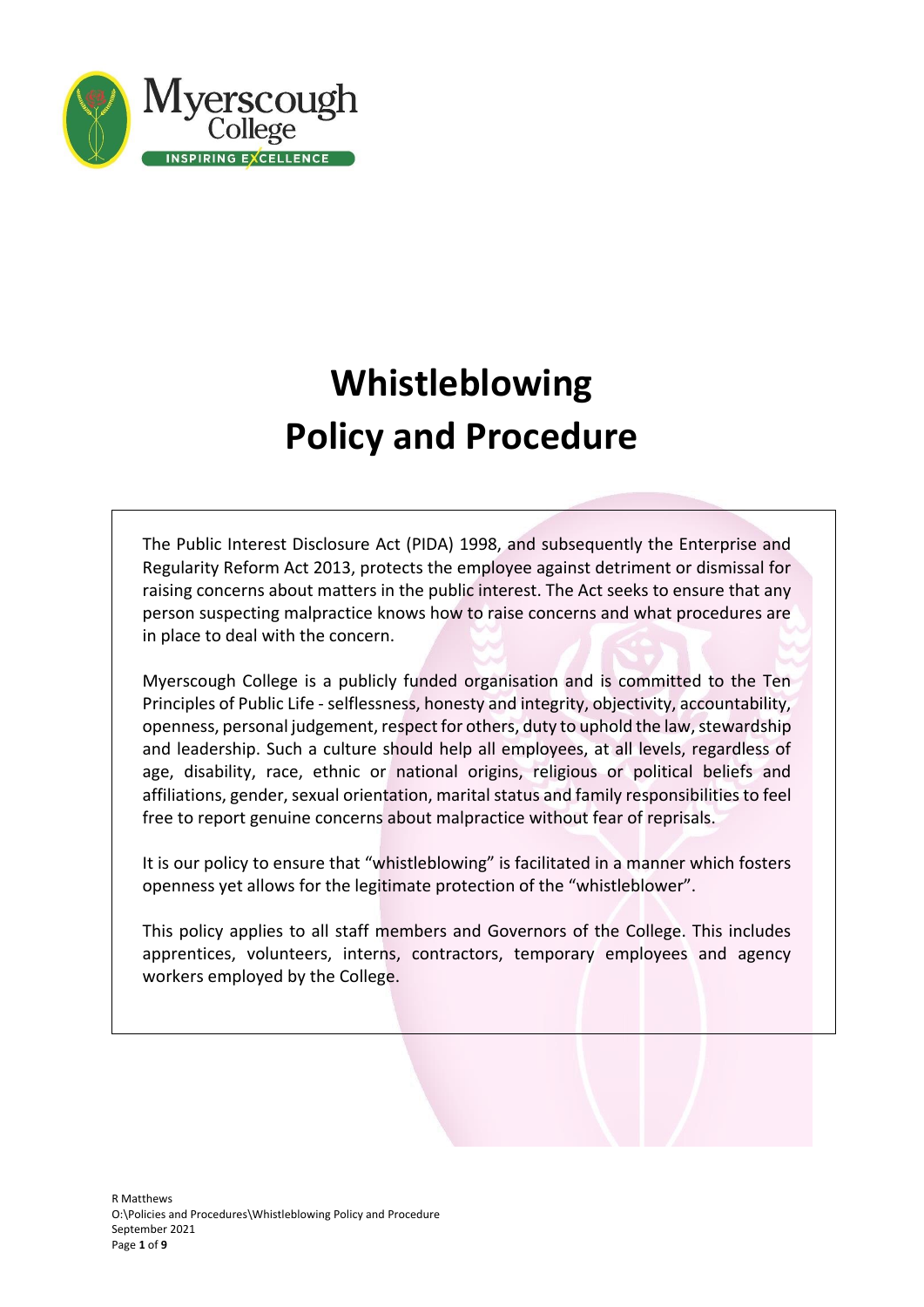# **Procedure**

## **1. Introduction**

Malpractice is taken seriously in the College. The Corporation and Senior College Management staff is committed to ensuring that the College is administered honestly at all times and that it is operating in a climate of openness in which staff can raise legitimate concerns.

- 1.1 Staff members and Governors are encouraged to report concerns whether by other employees, contractors or Governors. The person making the disclosure must have a reasonable belief that it is in the 'public interest' for protection to apply under this policy.
- 1.2 This policy and procedure also encourages staff members to raise genuine concerns without fear of adverse repercussions being taken against them. The principals of openness and accountability which underpin legislation protecting whisleblowers are reflected in this policy and procedure. The College is also committed to ensuring compliance with the Bribery Act 2010.
- 1.3 Staff members should not use this policy and procedure for complaints relating to their own personal circumstances, such as the way they have been treated at work. In those cases the Grievance procedure should be used.
- 1.4 This policy does not form part of any staff member's contract of employment and it may be amended at any time.
- 1.5 Students are also encouraged to raise genuine concerns about suspected wrongdoings using the College's complaints procedure. This policy and procedure is designed for the use of staff members and Governors of the College.

## **2. What is Whistleblowing**

Whistleblowing is not legally defined however; Lord Borries (QC Business Ethics and Accountability) described it as:

*"Whistleblowing is the disclosure by an employee (or professional) of confidential information which relates to some danger, fraud or other illegal or unethical conduct connected with the workplace, be it of the employer or his fellow employees".*

Whistleblowing is when a report is made about suspected wrongdoing or dangers at work, which is in the public interest. A whistleblower is someone who raises genuine concerns about a wrongdoing or malpractice or danger so that problems can be identified and resolved quickly.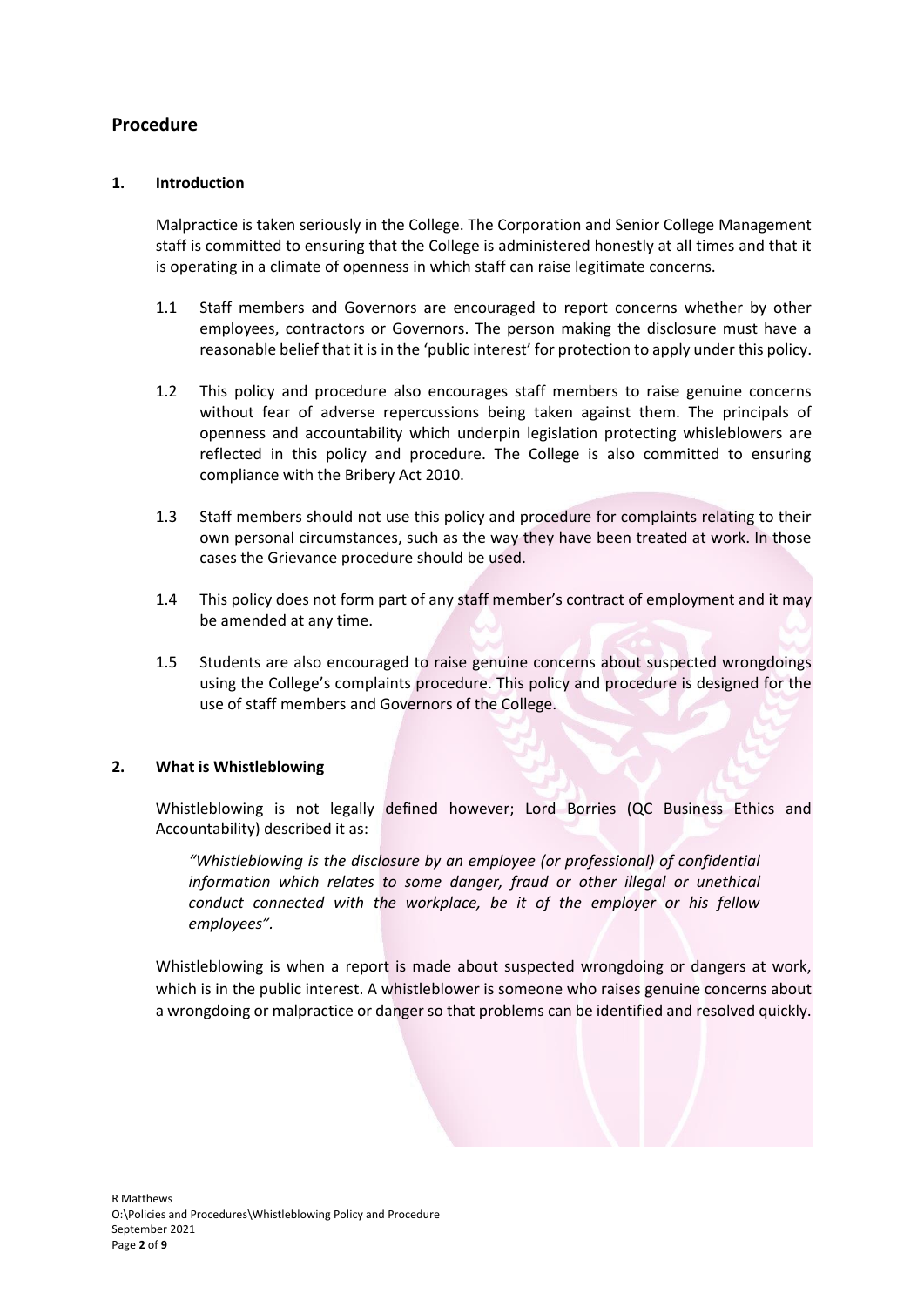# **3. Applicability of this Policy and Procedure**

Staff might be unsure whether it is appropriate to raise their concerns under this policy and procedure or whether it is a personal grievance, which is more appropriate to be raised under the Grievance Procedure. Any staff member in this situation is encouraged to contact a member of the Human Resources team in confidence for advice.

# **4. Protected Disclosures**

Under the Public Interest Disclosures Act 1998 and the Enterprise and Regularity reform Act 2013 the law protects a members of staff who, out of a sense of public duty, want to reveal suspected wrongdoing or malpractice. The law allows staff to raise what it defines as a "protected disclosure". In order to be a protected disclosure, a disclosure must relate to specific subject matter (see section 6 below) and must meet the following criteria:

- The procedure in this policy has been followed.
- The employee has acted in the public interest and not for personal gain or out of personal motives.
- It must consist of information and not merely be allegations of suspected malpractice.

Under no circumstances should staff members or members of the College talk to the media or to any other person or body without first exhausting the proper procedure.

## **5. Confidentiality**

Any matter raised under this procedure will be treated in strictest confidence and the name of any employee or member of the Corporation will not be disclosed without permission. Furthermore, any investigation will be carried out discreetly and the nature of the allegations and name(s) of those implicated will not be made public.

## **6. Use of the Procedure**

The procedure should be used if serious malpractice is discovered within the College for example:

- fraud
- financial irregularity
- corruption
- **bribery**
- dishonesty
- miscarriage of justice
- criminal activity
- creating or ignoring a serious risk to health and safety
- breach of Safeguarding rules and procedures
- risk or damage to the environment
- you believe someone is guilty of wrongdoing

The above list is not intended to be exhaustive.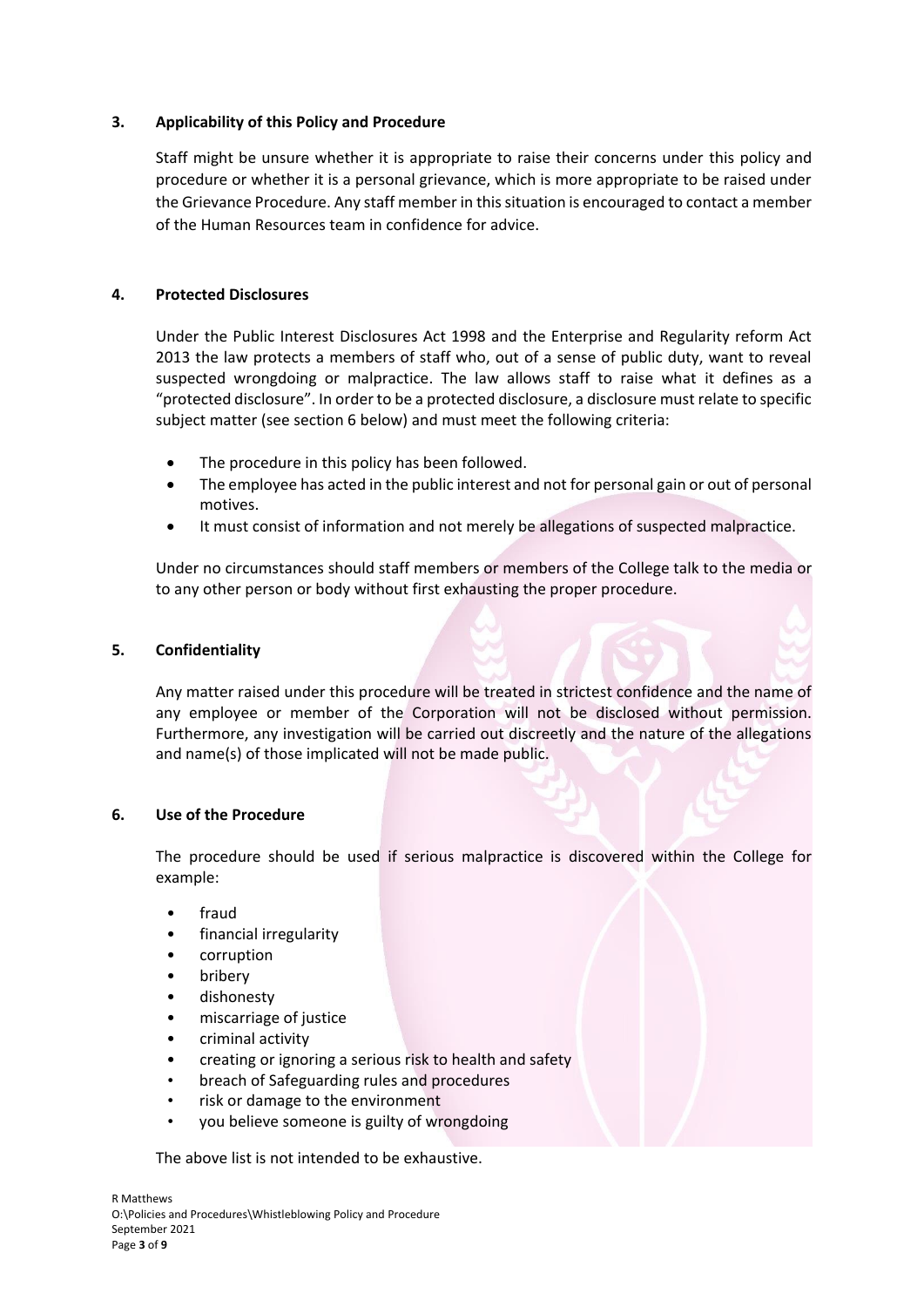## **7. Misuse of the Procedure**

Wilful misuse of this procedure to knowingly make false or malicious accusations could constitute gross misconduct and may lead to *disciplinary proceedings.* 

Whistleblowing is not to be used to raise grievances. The College has a well-established procedure designed to resolve and redress employee grievances.

# **8. Concerns about the Procedure**

- 8.1 Any concerns about malpractice should always be raised internally in the first instance.
- 8.2 If there are reasonable grounds for believing that malpractice (such as that listed in 6 above) is happening in the College, the Clerk to the Corporation should be contacted immediately and details given either orally or in writing.
- 8.3 The Clerk will arrange for an appropriate investigation to be carried out. The method of the investigation will be determined by the Clerk in conjunction with a senior manager and will be actioned promptly in accordance with the needs of the situation. If there is evidence of criminal activity the police will be involved.
- 8.4 If there is concern or dissatisfaction that the investigation is not being dealt with properly the matter should, after notifying the Clerk, be raised in confidence with the Principal.
- 8.5 If it is the Clerk who is suspected of malpractice the Principal should be contacted. Similarly, if both the Clerk and the Principal are suspected the Chair of the Audit & Governance Committee should be contacted.
- 8.6 Independent confidential advice can be obtained from the charity 'Public Concern at Work' (details below).
- 8.7 The College hopes that staff will be comfortable with identifying themselves when making a disclosure. Confidentiality is assured as detailed in 5 above. If an anonymous disclosure is made, the Clerk will not be in a position to notify the individual making the disclosure of the outcome of any action taken. Anonymity will also mean that the College will have difficulty in undertaking an investigation.
- 8.8 Further guidance in relation to this policy and procedure, or concerning the use of the disclosure procedure generally is available in confidence from the Clerk to the Corporation.

## **9. Timescales**

- 9.1 The Clerk or person responsible for the investigation will normally acknowledge receipt of any concern in writing within five working days and report to the "whistleblower" on progress, the eventual outcome and any action proposed or taken. Reports may be oral or written. If written they will be sent to home addresses.
- 9.2 The College will strive to resolve matters as quickly as possible.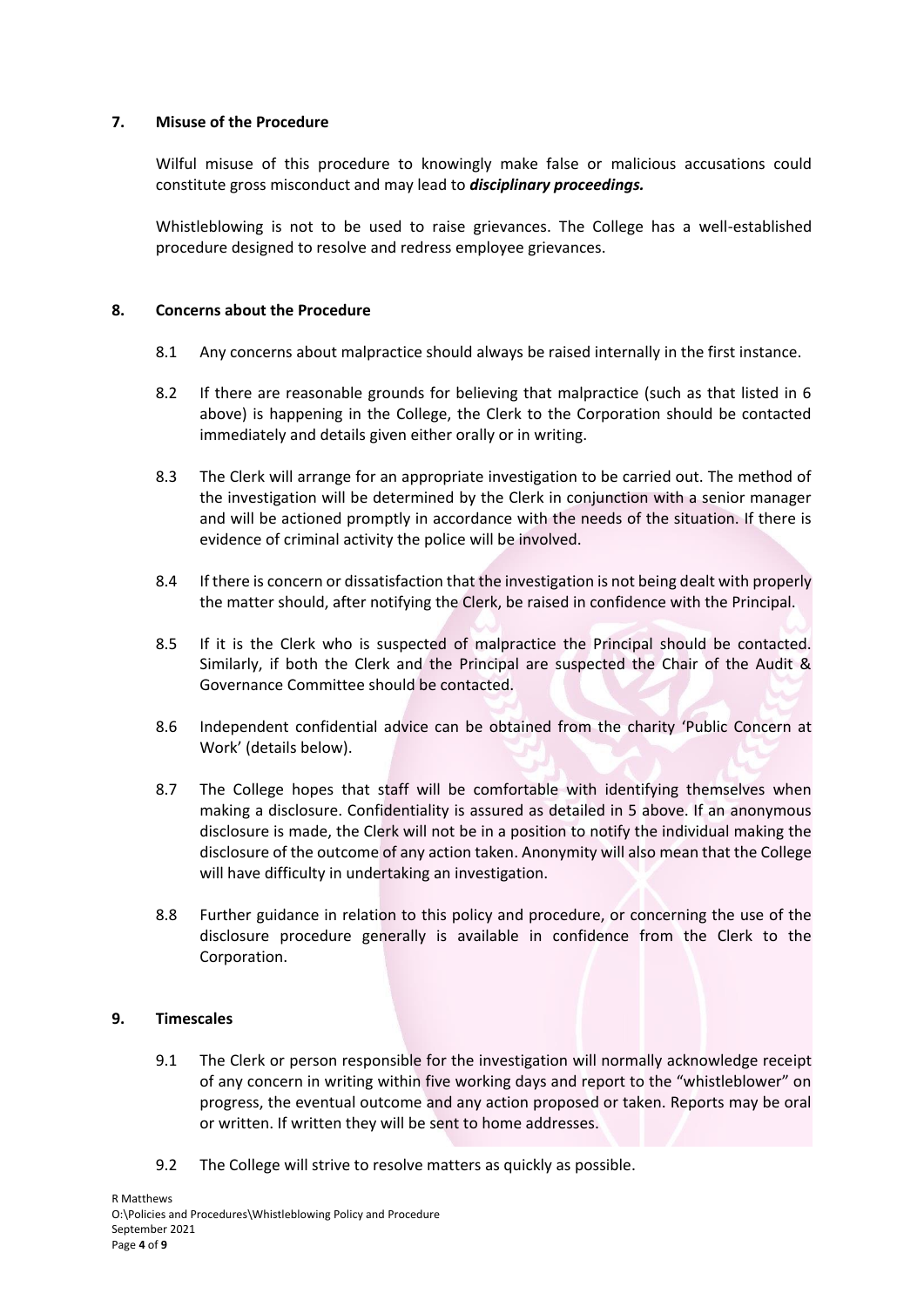# **10. Procedure for Investigating a Disclosure**

- 10.1 When a staff member makes a disclosure, the Clerk, or person dealing with the disclosure, will acknowledge its receipt, in writing, normally within 5 working days.
- 10.2 The Clerk will then determine whether or not further investigation is required. If the Clerk considers that the disclosure does not warrant further action, the staff member will be notified in writing of the reasons for that decision and that no further action will be taken under this policy and procedure.
- 10.3 When a staff member makes a disclosure that warrants further action, the Clerk will take action deemed appropriate (including action under any other applicable College policy or procedure). Possible actions could include internal investigation, referral to the College's Internal Auditors, or referral to external bodies such as the Police, Ofsted, Health and Safety Executive or the ESFA.
- 10.4 If appropriate, any internal investigation would be conducted by a manager of the College, chosen by the Clerk, who will have no direct association with the individual to whom the disclosure relates, or by an external investigator appointed by the Clerk as appropriate.
- 10.5 The Clerk will arrange a meeting with the staff member making the disclosure as soon as possible to discuss their concerns. Staff members can bring a colleague or a trade union representative to the meeting under this policy, but companions must respect the confidentiality of the disclosure and subsequent investigation.
- 10.6 The staff member making the disclosure will be notified of the outcome of any action taken by the College under this policy and procedure within a reasonable period of time. If the staff member is not satisfied that their concerns have been appropriately addressed they can appeal against the outcome by raising the issue with the Chair of the Governing Body within ten working days. The Chair of the Governing Body (or person nominated by them eg Chair of the Audit and Governance Committee) will make a final decision on action to be taken and notify the staff member making the disclosure.

# **11. Safeguards for Employees Making a Disclosure**

- 11.1 A staff member making a disclosure under this procedure can normally expect their matter to be treated confidentially by the College and, where applicable, their name will not be disclosed to anyone implicated in the suspected wrongdoing, without their prior approval.
- 11.2 Myerscough College will take all reasonable steps to ensure that any report of recommendations, or other relevant documentation, produced by the College does not identify the staff member making the disclosure without their written consent, or unless the College is legally obliged to do so, or for the purposes of seeking legal advice.
- 11.3 No formal disciplinary action will be taken against a staff member on the grounds of making a disclosure made under this policy or procedure unless such action is found to be malicious.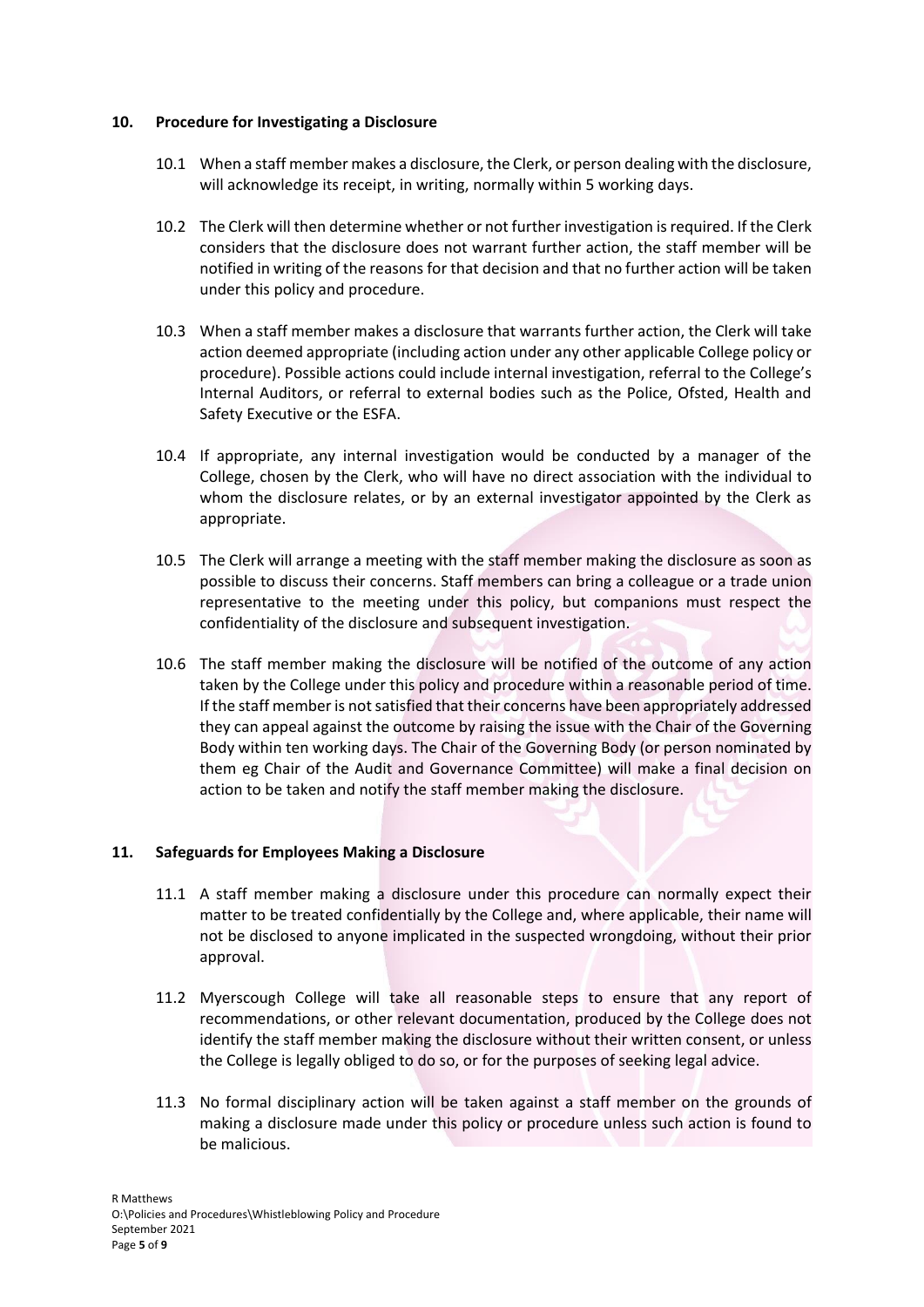11.4 Equally, where a staff member is threatened, bullied, pressurised or victimised by a colleague for making a disclosure, disciplinary action will be taken against the colleague in question.

## **12. Access to External Bodies**

The Corporation is responsible for considering the allegations in the light of the evidence from the investigation and for determining the appropriate course of action. If there are concerns with the decision the matter should be discussed with the Chair of the Corporation. The staff member may have the legal right to make a disclosure outside the College in certain circumstances or if there is no satisfaction following investigation of the matter the staff member could raise it with an appropriate external body for example:

- the Internal Auditors:
- the Financial Statements Auditors;
- the Education Skills Funding Agency or any successor body;
- an MP and/or local Councillor;

Such a step however, would have serious implications for the College and should, therefore, only be taken after very careful consideration. Before taking such a step advice may be sought from 'Public Concern at Work' (details below).

## **13. Accountability**

Myerscough College will keep a record of all concerns raised under this policy and procedure, including instances where the Clerk feels that there is no case to answer and that no action should be taken, and will report to the Governing body as and when appropriate.

## **14. Further Assistance**

A staff member making a disclosure may want to confidentially request counselling or other support. Such a request should be made to the Clerk who will look to the matter favourably and in confidence.

## **15. Clerk to the Corporation**

The Clerk to the Corporation can be contacted via the following:

Ron Matthews Myerscough College St Michael's Road Bilsborrow Preston Lancashire PR3 0RY

Telephone 01995 642202 o[r rmatthews@myerscough.ac.uk](mailto:rmatthews@myerscough.ac.uk)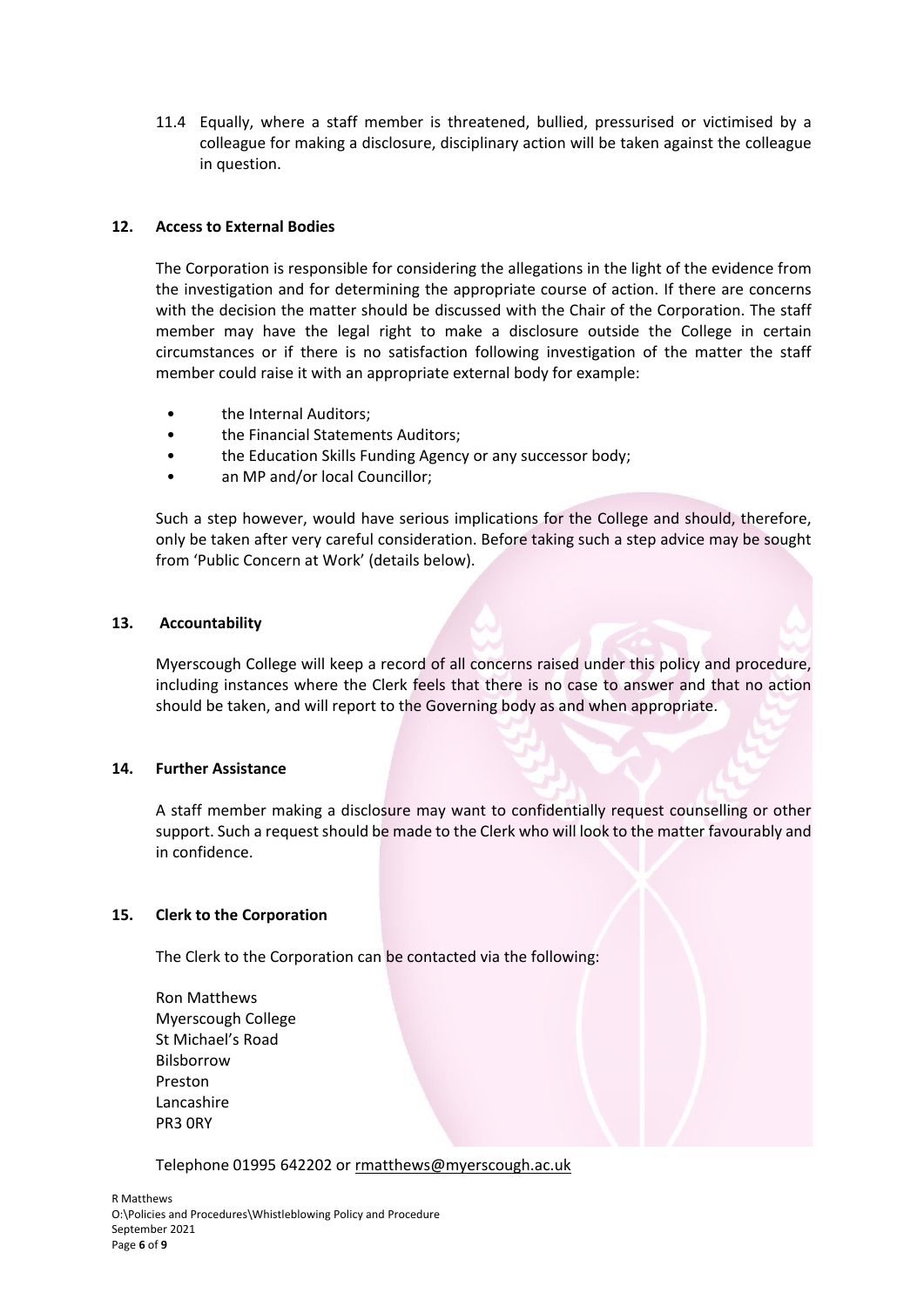## **16. Child Protection and Safeguarding (including Prevent)**

The College has extensive procedures for dealing with concerns around child protection and safeguarding issues.

All staff and volunteers should feel able to raise concerns about poor or unsafe practice and potential failures in the College's safeguarding regime and know that such concerns will be taken seriously by the senior leadership team.

If staff have safeguarding concerns about another staff member who may pose a risk of harm to students (including volunteers, tradespersons/ contractors and visitors) they should report to the Director of HR, a member of the Principalship or the Director of Student Support/ DSL.

However, this does not preclude raising a matter as part of the Whistleblowing Policy.

The Education Skills Funding Agency has responsibility for funding the education and welfare of students and complaints can be directed to them at:

Ministerial and Public Communications Division Department for Education Piccadilly Gate Store Street Manchester M1 2WD

Contact form https://form.education...

Telephone 0370 000 2288

In addition attention is drawn to Ofsted which has a social care remit for our under 18 students, particularly those in residence:

Ofsted Piccadilly Gate Store Street MANCHESTER M1 2WD

Tel: 0300 123 1231

Email: enquiries@ofsted.gov.uk

For confidential advice on whistleblowing issues, staff can also contact the following:

Protect (formerly Public Concern at Work)

Contact at:

[whistle@protect-advice.org.uk](mailto:whistle@protect-advice.org.uk) or Whistleblowing Advice Line: 020 3117 2520 Option 1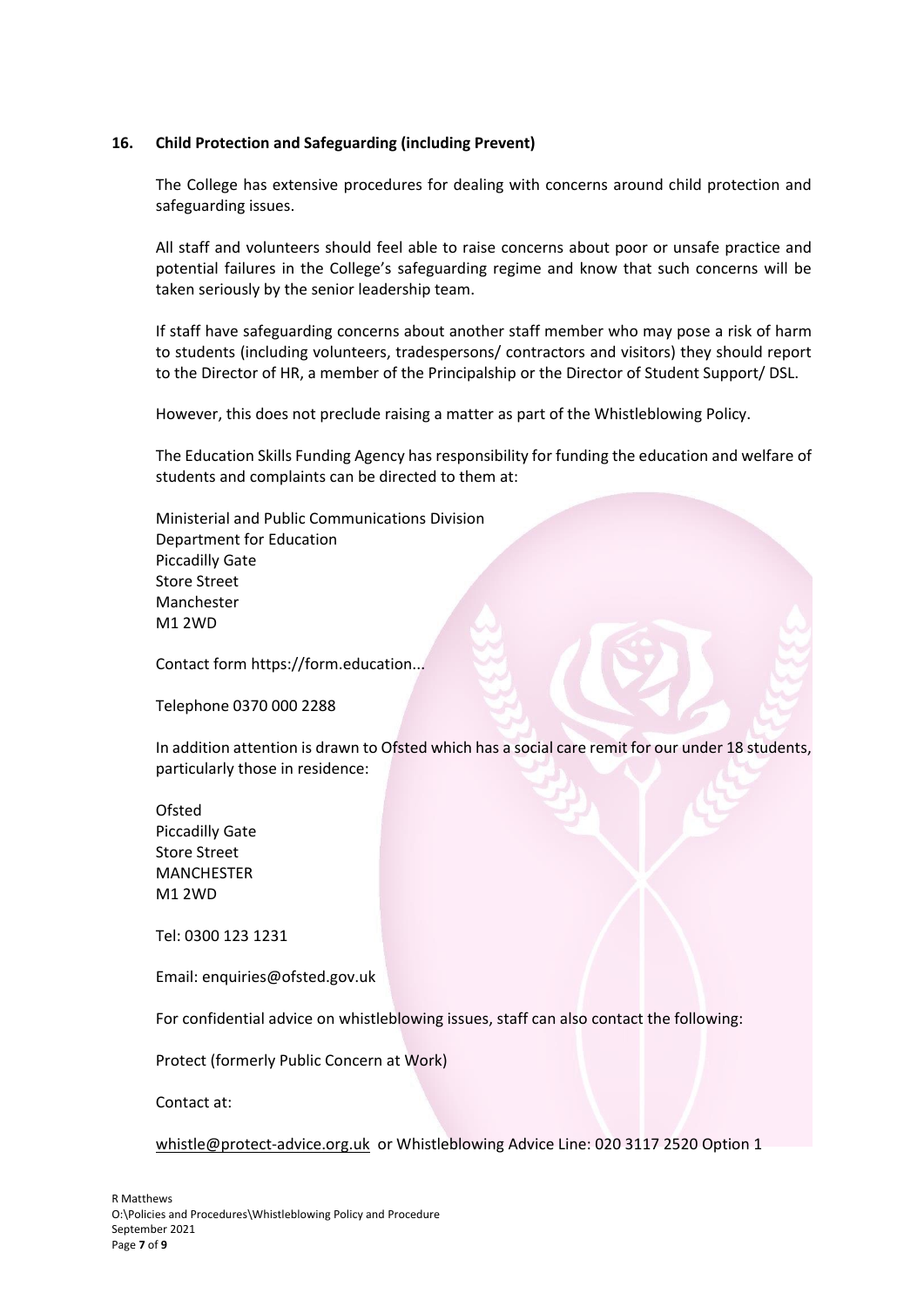# **17. Approval of this Document**

Corporation meeting 36 held on Thursday 1 July 1999 minute 32.99.1 refers.

# **18. Document Review**

- 1. Corporation meeting 55 held on Thursday 27 February 2003 minute 9.03.5 refers.
- 2. Corporation meeting 67 held on Tuesday 21 June 2005 minute 53.05.2 refers.
- 3. Corporation meeting 83 held on Tuesday 30 September 2008 minute 71.08.2 refers.
- 4. Search & Governance Committee recommended for approval at meeting 24 held on Tuesday 8 September 2009.
- 5. Corporation meeting 88 held on Tuesday 29 September 2009 minute 72.09.1 refers.
- 6. Search and Governance Committee meeting 28 recommended for approval held on Tuesday 14 September 2010 minute 50.10 refers.
- 7. Corporation meeting 93 held on Tuesday 28 September 2010 minute 58.10.5 refers.
- 8. Search and Governance Committee meeting 35 recommended for approval held on Tuesday 13 September 2011 minute 50.11 refers.
- 9. Corporation meeting 97 held on Tuesday 28 September 2011 minute 63.11.4 refers.
- 10. Search and Governance Committee meeting 40 recommended for approval held on Tuesday 11 September 2011 minute 51.12 refers.
- 11. Corporation meeting 105 held on Tuesday 25 September 2011 minute 72.12 refers.
- 12. Corporation meeting110 held on Tuesday 24 September 2013 minute 70.13.3 refers.
- 13. Corporation meeting 115 held on Tuesday 30 September 2014 minute 73.14 refers.
- 14. Corporation meeting 122 held on Tuesday 29 September 2015 minute 90.15 refers.
- 15. Corporation meeting 128 held on Tuesday 25 October 2016 minute 105.16 refers.
- 16. Corporation meeting 135 held on Tuesday 26 September 2017 minute 105.17 refers
- 17. Corporation meeting 140 held on Tuesday 2 October 2018 minute 69.18 refers.
- 18. Corporation meeting 146 held on Tuesday 1 October 2019 minute 79.19 refers.
- 19. Corporation meeting 153 held on Tuesday 6 October 2020 minute 99.20 refers.
- 20. Corporation meeting 160 held on Tuesday 28 September 2021 minute 80.21 refers